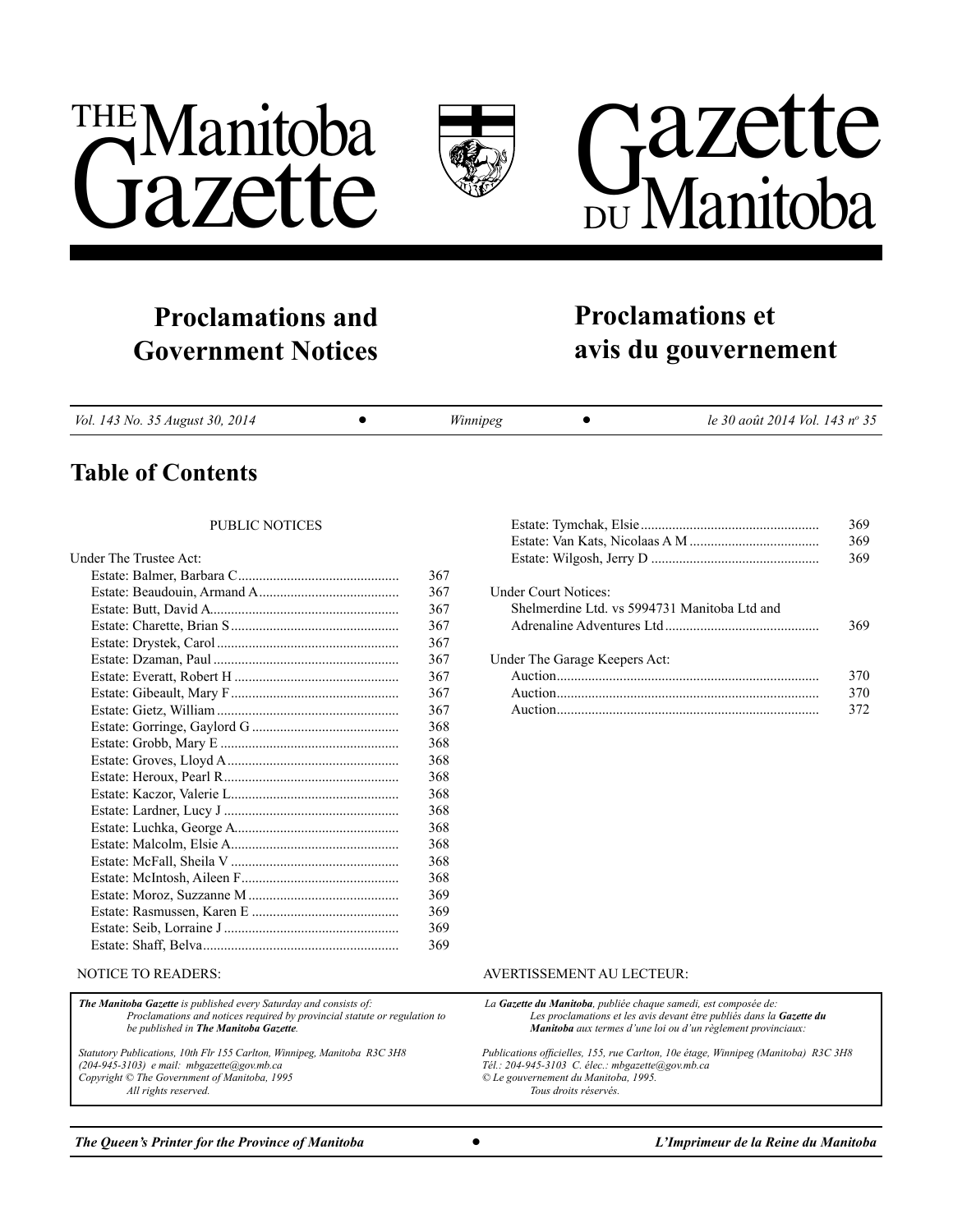| 08/30/2014 | The Manitoba Gazette | Vol. 143 No. 35 | Gazette du Manitoba |  |
|------------|----------------------|-----------------|---------------------|--|
|            |                      |                 |                     |  |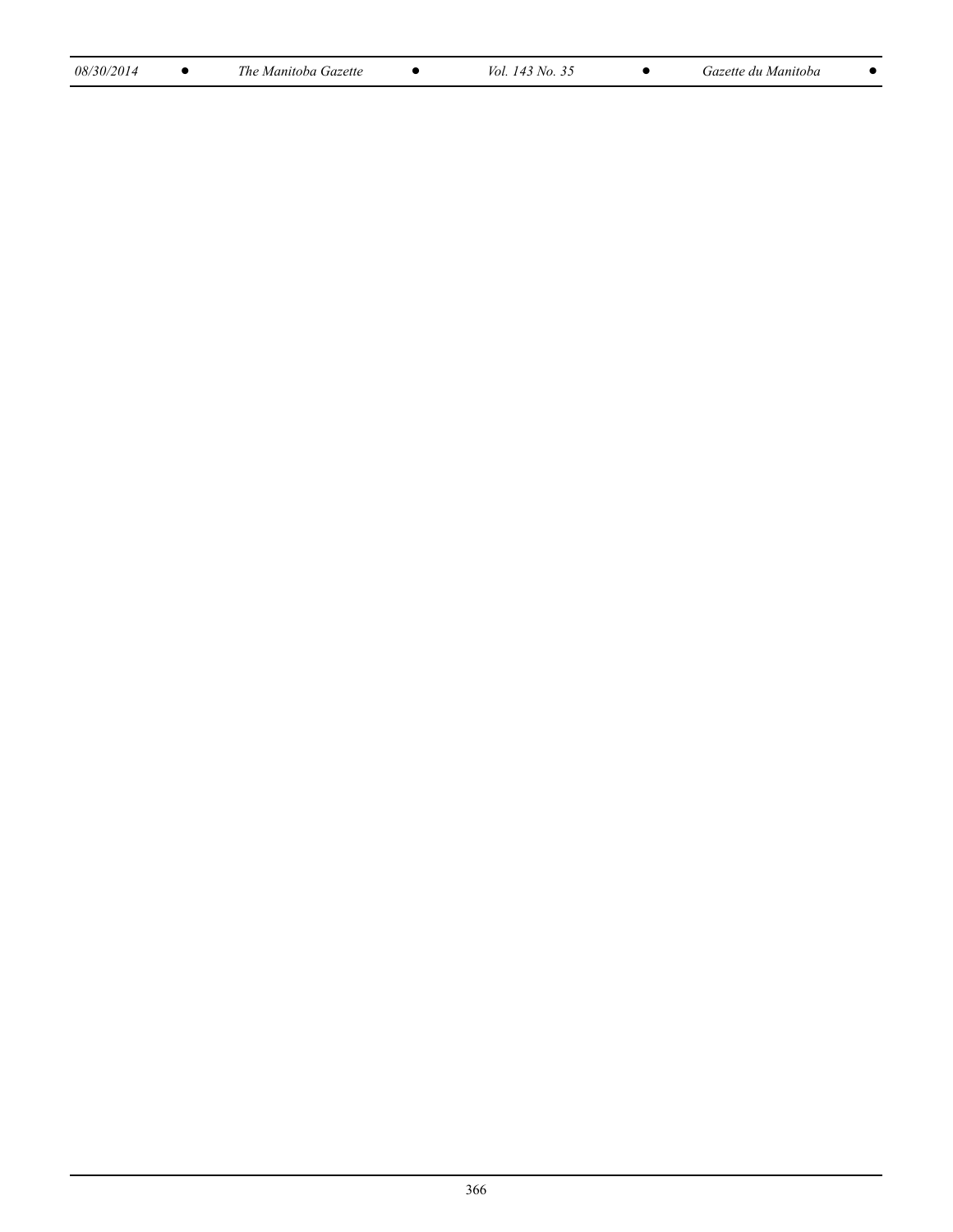| ۰.      | I<br>٠  |  |
|---------|---------|--|
| ۰.<br>× | ۰,<br>× |  |

| 08/30/2014 |  | The Manitoba Gazette |  | Vol. 143 No. 35 |  | Gazette du Manitoba |  |
|------------|--|----------------------|--|-----------------|--|---------------------|--|
|------------|--|----------------------|--|-----------------|--|---------------------|--|

#### **PUBLIC NOTICES**

#### **UNDER THE TRUSTEE ACT**

In the matter of the Estate of BARBARA CHRISTINA BALMER, Late of the City of Winnipeg, in Manitoba, Deceased:

All claims against the above Estate, duly verified by Statutory Declaration, must be sent to the undersigned at 247 Provencher Boulevard, Winnipeg, Manitoba R2H 0G6 on or before the 30th day of September 2014, after which date the Estate will be distributed having regard only to claims of which the Executor then has notice.

Dated at Winnipeg, in Manitoba, this 12th day of August 2014. P. J. RICHER LAW CORPORATION 845-35 Solicitor for the Estate.

In the matter of the Estate of ARMAND ALBERT BEAUDOUIN, Late of the Town of Roblin, in the Province of Manitoba, Deceased:

All claims against the above Estate, duly verified by Statutory Declaration, must be sent to the undersigned at P.O. Box 551, Dauphin, Manitoba, R7N 2V4, on or before the 30th day of September, 2014, after which date, the Estate will be distributed having regard only to claims of which the Executors then have notice.

Dated at the City of Dauphin, in the Province of Manitoba, this 14th day of August, 2014.

|        | <b>JOHNSTON &amp; COMPANY</b> |
|--------|-------------------------------|
|        | Tom Van Buekenhout            |
| 846-35 | Solicitor for the Executors   |

In the matter of the Estate of DAVID ANTHONY BUTT, Late of the City of Winnipeg, in the Province of Manitoba, Deceased:

All claims against the above Estate, duly verified by Statutory Declaration, must be filed with Aikins, MacAulay & Thorvaldson LLP at their offices at 30th Floor, 360 Main Street, Winnipeg, Manitoba R3C 4G1, on or before the 30th of September, 2014.

Dated at Winnipeg, Manitoba, this 14th day of August, 2014. AIKINS, MacAULA Y & THORVALDSON LLP Attention: Robert L. Tyler

847-35 Solicitors for the Executor

In the matter of the Estate of BRIAN STEWART CHARETTE, Late of the Postal District of Rathwell, in Manitoba, Deceased:

All claims against the above Estate, duly verified by Statutory Declaration, must be filed with the undersigned at 175 Broadway Street, P.O. 450, Treherne, Manitoba, R0G 2V0, within thirty (30) days of the date of this publication.

Dated at the Town of Treherne, in Manitoba this 19th day of August, 2014.

McCULLOCH MOONEY JOHNSTON LLP Attention: Robert H. McCulloch 863-35 Solicitors for the Executrix

In the matter of the Estate of CAROL DRYSTEK, Late of the City of Winnipeg, in Manitoba, Deceased:

All claims against the above Estate, duly verified by Statutory Declaration, must be filed with the undersigned at their law office at 590 Main Street, Winnipeg, Manitoba R3B 1C9, on or before the 4th day of October, 2014.

Dated at Winnipeg, Manitoba, this 30th day of August, 2014.

| <b>OLSCHEWSKI DAVIE</b>                |
|----------------------------------------|
| Attention: Carly M. Kahan/Ian J. Laxer |
| Solicitors for the Estate              |
|                                        |

In the matter of the Estate of PAUL DZAMAN, Late of the Village of St. Martin, Manitoba, Deceased:

All claims against the above Estate, duly verified by Statutory Declaration, must be filed with the undersigned at his office at P.O. Box 200, Ashern, Manitoba, R0C 0E0, on or before the 30th day of September, 2014.

Dated at Ashern, Manitoba, this 19th day of August, 2014.

|        | DUNCAN E. GEISLER LL.B.          |
|--------|----------------------------------|
|        | Law Office                       |
| 864-35 | Solicitor for the Administratrix |

In the matter of the Estate of ROBERT HENRY EVERATT, Late of the Postal District of Ashern, Manitoba, Deceased:

All claims against the above Estate, duly verified by Statutory Declaration, must be filed with the undersigned at his office at P.O. Box 200, Ashern, Manitoba, R0C 0E0, on or before the 30th day of September, 2014.

Dated at Ashem, Manitoba, this 19th day of August, 2014.

| DUNCAN E. GEISLER LL.B. |  |
|-------------------------|--|
|                         |  |

Law Office

873-35 Solicitor for the Executors

In the matter of the Estate of MARY FRANCES GIBEAULT, Late of Riverton, Manitoba, Deceased:

All claims against the above Estate, supported by Statutory Declaration must be sent to the attention of: Marlene Klimchuk, Estates Administration, at 155 Carlton St Suite 500, Winnipeg MB, R3C 5R9 on or before the 25th day of September, 2014.

Dated at Winnipeg, Manitoba, this 14th day of August, 2014. DOUGLAS R. BROWN

| 849-35 | Public Guardian and Trustee of Manitoba |  |
|--------|-----------------------------------------|--|
|        |                                         |  |

In the matter of the Estate of WILLIAM GIETZ, Late of the City of Winnipeg, in Manitoba, Deceased:

All claims against the above Estate, duly verified by Statutory Declaration, must be filed with the undersigned at their offices, 2500 - 360 Main Street, Winnipeg, Manitoba, R3C 4H6, on or before the 26th day of September, 2014.

Dated at Winnipeg, Manitoba, this 19th day of August, 2014.

|        | PITBLADO LLP                 |
|--------|------------------------------|
|        | Attention: John R. Toone     |
| 874-35 | Solicitors for the Executors |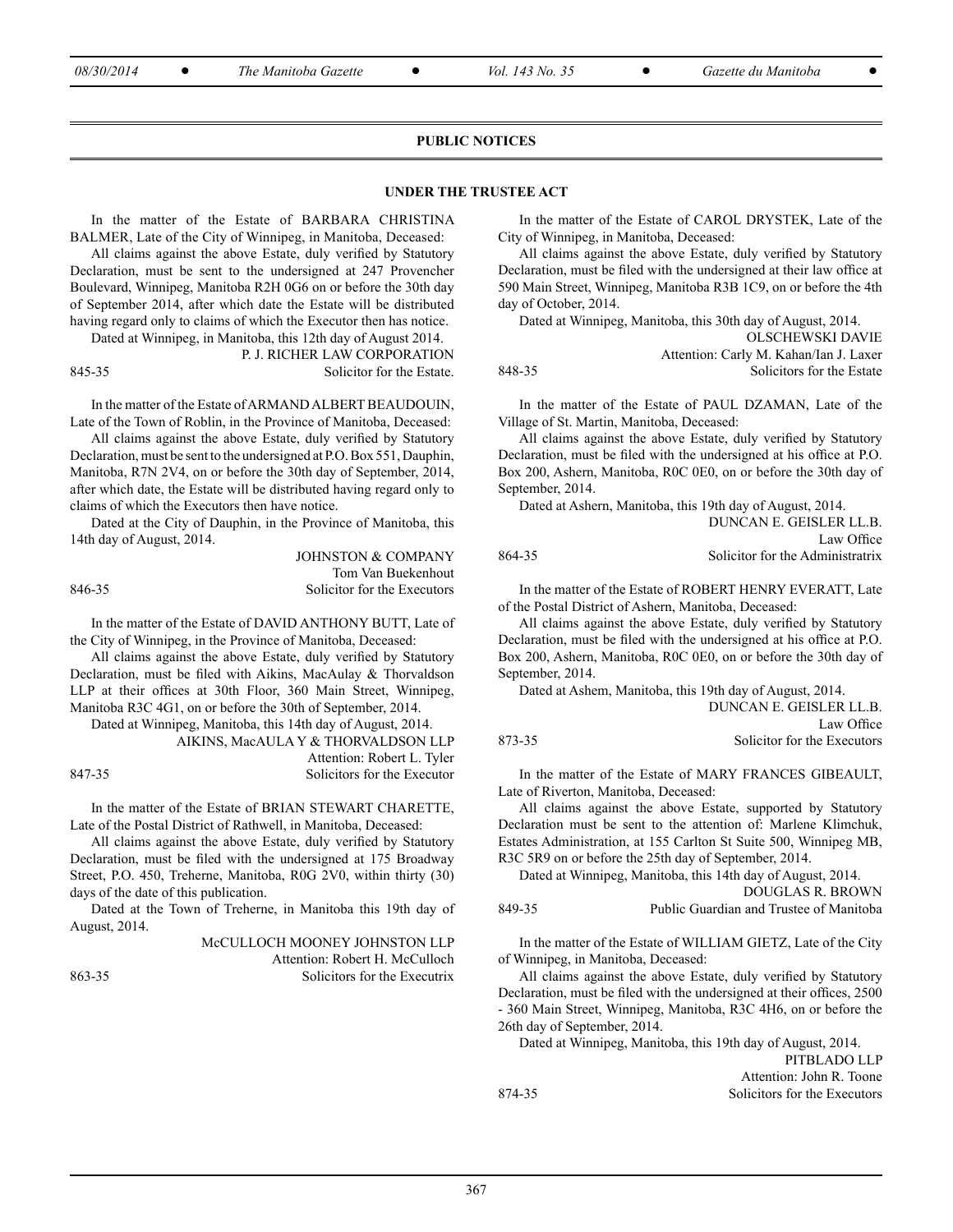| 08/30/2014<br>The Manitoba Gazette | <i>Vol.</i> 143 No. 35 |  | Gazette du Manitoba |  |
|------------------------------------|------------------------|--|---------------------|--|
|------------------------------------|------------------------|--|---------------------|--|

In the matter of the GAYLORD GORDON GORRINGE, Late of the City of Winnipeg, in Manitoba, Deceased:

All claims against the above Estate, duly verified by Statutory Declaration, must be filed with Taylor McCaffrey LLP, at their offices at 9th Floor, 400 St. Mary Avenue, Winnipeg, Manitoba, R3C 4K5, Attention: Charlotte M. McCurdy, on or before September 30, 2014.

Dated at the City of Winnipeg, in Manitoba, the 30th day of August, 2014.

TAYLOR McCAFFREY LLP 865-35 Solicitors for the Administrators

In the matter of the Estate of MARY ELIZABETH GROBB, Late of the Town of Treherne, in Manitoba, Deceased:

All claims against the above Estate, duly verified by Statutory Declaration, must be filed with the undersigned at 175 Broadway Street, P.O. 450, Treherne, Manitoba, R0G 2V0, within thirty (30) days of the date of this publication.

Dated at the Town of Treherne, in Manitoba this 19th day of August, 2014.

McCULLOCH MOONEY JOHNSTON LLP Attention: Robert H. McCulloch 866-35 Solicitors for the Executrices

In the matter of the Estate of LLOYD ALLEN GROVES, Late of the Town of Neepawa, in the Province of Manitoba, Deceased:

All claims against the above Estate, duly verified by Statutory Declaration, must be sent to the undersigned at P.O. Box 551, Dauphin, Manitoba, R7N 2V4, on or before the 30th day of September, 2014, after which date, the Estate will be distributed having regard only to claims of which the Executrices then have notice.

Dated at the City of Dauphin, in the Province of Manitoba, this 14th day of August, 2014.

|        | <b>JOHNSTON &amp; COMPANY</b> |
|--------|-------------------------------|
|        | Tom Van Buekenhout            |
| 850-35 | Solicitor for the Executrices |

In the matter of the Estate of PEARL ROSE HEROUX, Late of the Postal District of Eriksdale, in Manitoba, Deceased:

All claims against the above Estate, duly verified by Statutory Declaration, must be filed with the undersigned at their offices, P.O. Box 1400, Stonewall, Manitoba, R0C 2Z0 on or before the 29th day of September, 2014.

Dated at Stonewall, Manitoba, this 18th day of August, 2014.

GRANTHAM LAW OFFICES 867-35 Solicitors for the Executrix

In the matter of the Estate of VALERIE LEIGH KACZOR, Late of Winnipeg, Manitoba, Deceased:

All claims against the above Estate, supported by Statutory Declaration must be sent to the attention of: Marlene Klimchuk, Estates Administration, at 155 Carlton St Suite 500, Winnipeg MB, R3C 5R9 on or before the 29th day of September, 2014.

Dated at Winnipeg, Manitoba, this 11th day of August, 2014. DOUGLAS R. BROWN 851-35 Public Guardian and Trustee of Manitoba

In the matter of the Estate of LUCY JOSEPHINE LARDNER, Late of the City of Winnipeg, in the Province of Manitoba, Deceased:

All claims against the above Estate, duly verified by Statutory Declaration, must be filed with the undersigned at B1-1921 Pembina Highway, Winnipeg, Manitoba, R3T 2G7, on or before September 22, 2014.

Dated at the City of Winnipeg, in the Province of Manitoba, this 15th day of August, 2014.

|        | ALLAN LUDKIEWICZ           |
|--------|----------------------------|
|        | Barrister and Solicitor    |
| 852-35 | Solicitor for the Executor |

In the matter of the Estate of GEORGE ANTIN LUCHKA, Late of the City of Winnipeg, in Manitoba, Deceased:

All claims against the above Estate, duly verified by Statutory Declaration, must be filed with the undersigned at their offices, 2500 - 360 Main Street, Winnipeg, Manitoba, R3C 4H6, on or before the 26th day of September, 2014.

Dated at Winnipeg, Manitoba, this 13th day of August, 2014.

|        | PITBLADO LLP                |
|--------|-----------------------------|
|        | Attention: Douglas G. Ward  |
| 853-35 | Solicitors for the Executor |

In the matter of the Estate of ELSIE ANNIE MALCOLM, Late of Eriksdale, in the Province of Manitoba, home-care worker, deceased.

All claims against the above estate, duly verified by Statutory Declaration, must be filed with the undersigned on or before September 30 2014.

Dated at Eriksdale Manitoba, this 14th day of August 2014.

| <b>DONNA SMITH</b>   |
|----------------------|
| Box 357              |
| Eriksdale MB ROC 0W0 |
| Executor             |
|                      |

In the matter of the Estate of SHEILA VERONICA MCFALL, Late of Winnipeg, Manitoba, Deceased:

All claims against the above Estate, supported by Statutory Declaration must be sent to the attention of: Marlene Klimchuk, Estates Administration, at 155 Carlton St Suite 500, Winnipeg MB, R3C 5R9 on or before the 29th day of September, 2014.

Dated at Winnipeg, Manitoba, this 11th day of August, 2014. DOUGLAS R. BROWN 855-35 Public Guardian and Trustee of Manitoba

In the matter of the Estate of AILEEN FRANCES MCINTOSH, Late of the City of Winnipeg, in Manitoba, Deceased:

All claims against the above Estate, duly verified by Statutory Declaration, must be sent to the undersigned at  $3rd$  floor  $-200$ Portage Avenue, Winnipeg, MB R3C 3X2, on or before the 30th day of September, 2014.

Dated at Winnipeg, in Manitoba, this 15th day of August, 2014.

THE BANK OF NOVA SCOTIA TRUST COMPANY, 856-35 Executors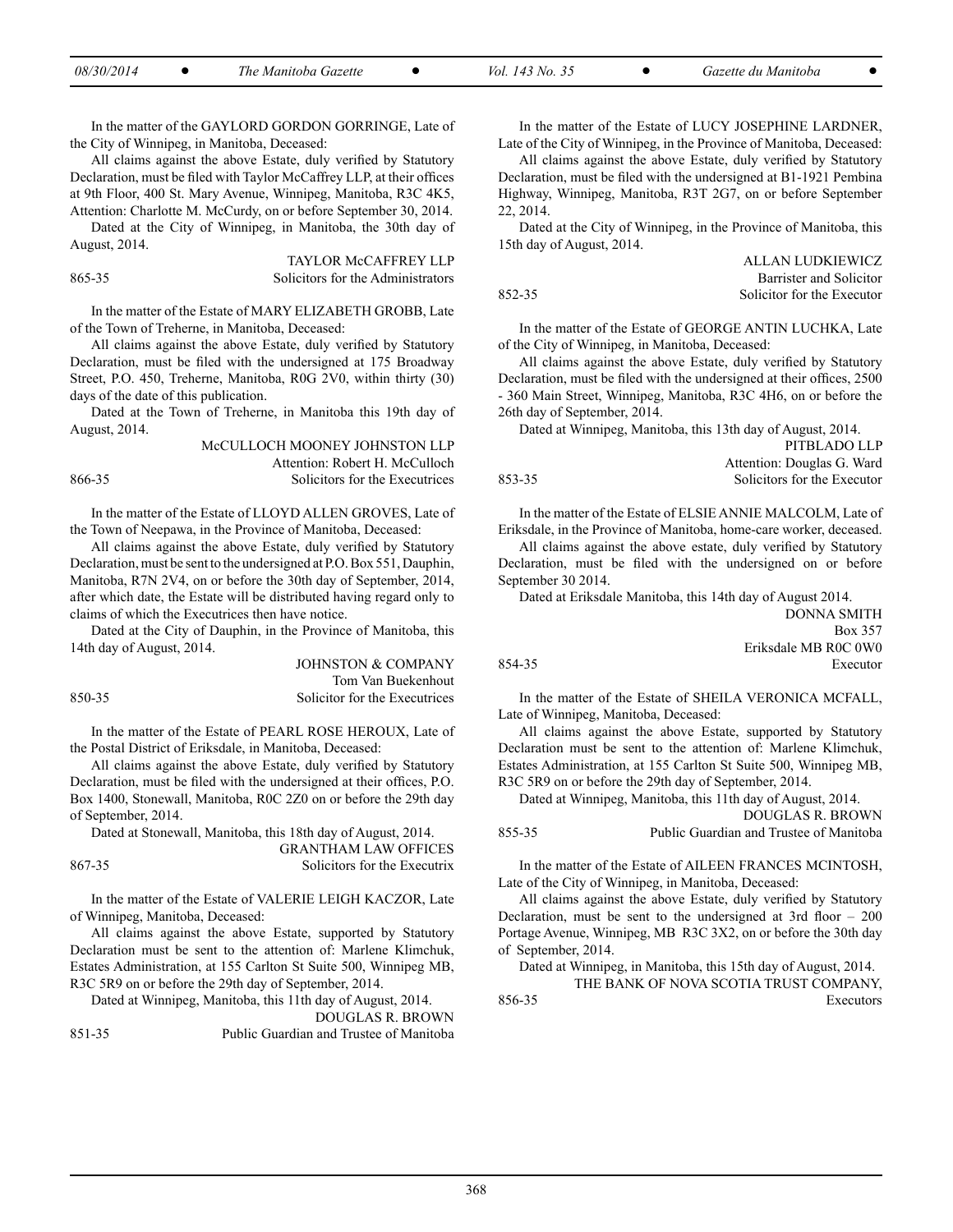| 08/30/2014<br><i>Vol.</i> 143 No. 35<br>The Manitoba Gazette<br>Gazette du Manitoba |  |  |
|-------------------------------------------------------------------------------------|--|--|
|-------------------------------------------------------------------------------------|--|--|

In the matter of the Estate of SUZZANNE MONETTE MOROZ, Late of the City of Winnipeg, in Manitoba, Retired, Deceased:

All claims against the above Estate, duly verified by Statutory Declaration, must be filed with the undersigned at their offices on or before the 31st day of October 31, 2014.

Dated at Winnipeg, Manitoba, this 20th day of August, 2014.

|        | <b>FILLMORE RILEY LLP</b>    |
|--------|------------------------------|
|        | 1700 - 360 Main Street       |
|        | Winnipeg, Manitoba           |
|        | R3C 3Z3                      |
|        | Attention: Chantal E. Lovatt |
| 868-35 | Solicitors for the Estate    |
|        |                              |

In the matter of the Estate of KAREN ELIZABETH RASMUSSEN, Late of the City of Winnipeg, in the Province of Manitoba, Deceased:

All claims against the above Estate duly verified by Statutory Declaration must be filed with the undersigned at 441 A Henderson Highway, Winnipeg, Manitoba, on or before September 26, 2014.

Dated at the City of Winnipeg, in Manitoba, this 19th day of August, 2014.

KELEKIS MINUK MICFLIKIER GREEN 869-35 Solicitors for the Executor

In the matter of the Estate of LORRAINE JOYCE SEIB, Late of Minitonas, Manitoba, Deceased:

All claims against the above Estate, supported by Statutory Declaration must be sent to the attention of: Gail Colomy, Estates Officer, at 155 Carlton St Suite 500, Winnipeg MB, R3C 5R9 on or before the 14th day of October, 2014.

Dated at Winnipeg, Manitoba, this 12th day of August, 2014. DOUGLAS R. BROWN The Public Guardian and Trustee of Manitoba 857-35 Administrator

In the matter of the Estate of BELVA SHAFF, Late of Winnipeg, Manitoba, Deceased:

All claims against the above Estate, supported by Statutory Declaration must be sent to the attention of: Marlene Klimchuk, Estates Administration, at 155 Carlton St Suite 500, Winnipeg MB, R3C 5R9 on or before the 30th day of September, 2014.

Dated at Winnipeg, Manitoba, this 12th day of August, 2014.

DOUGLAS R. BROWN

858-35 Public Guardian and Trustee of Manitoba

In the matter of the Estate of ELSIE TYMCHAK, Late of the City of Winnipeg, in Manitoba, Deceased:

All persons having claims against the Estate of ELSIE TYMCHAK, Late of the City of Winnipeg, in the Province of Manitoba, who died on or about the 27th day of April, 2014, are hereby notified to send particulars of same to the undersigned, on or before the 13th day of September, 2014, after which date the Estate will be distributed, with regard only to the claims of which the undersigned shall then have notice, and the undersigned will not be liable to any person of whose claim they shall not then have notice.

Dated at Winnipeg, Manitoba, this 15th day of August, 2014.

|        | <b>GANGE GOODMAN &amp; FRENCH</b> |
|--------|-----------------------------------|
|        | Barristers and Solicitors         |
|        | 760 - 444 St. Mary Avenue         |
|        | Winnipeg, Manitoba, R3C 3T1       |
|        | <b>Attention: Peter Baumstark</b> |
| 859-35 | Solicitor for the Executor        |
|        |                                   |

In the matter of the Estate of NICOLAAS ANTONIUS MARIA VAN KATS, Late of the City of Winnipeg, in the Province of Manitoba, Deceased:

All claims against the above Estate, duly verified by Statutory Declaration, must be filed with Aikins, MacAulay & Thorvaldson LLP at their offices at 30th Floor, 360 Main Street, Winnipeg, Manitoba R3C 4G1, on or before the 30th day of September, 2014.

Dated at Winnipeg, Manitoba, this 18th day of August, 2014. AIKINS, MacAULA Y & THORVALDSON LLP Attention: Martin S. Minuk 860-35 Solicitors for the Executors

In the matter of the Estate of JERRY DUANE WILGOSH, Late of the Postal District of Ste. Anne, in Manitoba, Deceased:

All claims against the above-mentioned Estate supported by a Statutory Declaration must be sent to the undersigned at 85 PTH. 12 North, Steinbach, Manitoba, R5G 1A7, on or before the 19th day of September, 2014.

Dated at Steinbach, Manitoba, this 19th day of August, 2014.

|        | SMITH NEUFELD JODOIN LLP       |
|--------|--------------------------------|
|        | 85 PTH 12 North                |
|        | Steinbach. Manitoba            |
|        | R <sub>5</sub> G 1A7           |
|        | Attention: Marcel D. Jodoin    |
| 870-35 | (Solicitors for the Executors) |
|        |                                |

# **UNDER COURT NOTICES**

| Shelmerdine Ltd. vs. 5994731 Manitoba Ltd. and Adrenaline |                          |
|-----------------------------------------------------------|--------------------------|
| Adventures Ltd.                                           |                          |
| <b>Oueen's Bench File No.: CI 14-01-87986</b>             |                          |
| Amount realized under Writ of Seizure and Sale            | \$11,863.22              |
|                                                           | \$44.25                  |
|                                                           | \$21.07                  |
|                                                           | \$0.00                   |
| Winnipeg, August 19, 2014                                 |                          |
|                                                           | <b>SANDY WHITEFORD</b>   |
|                                                           | Sheriff                  |
| 871-35                                                    | Winnipeg Judicial Centre |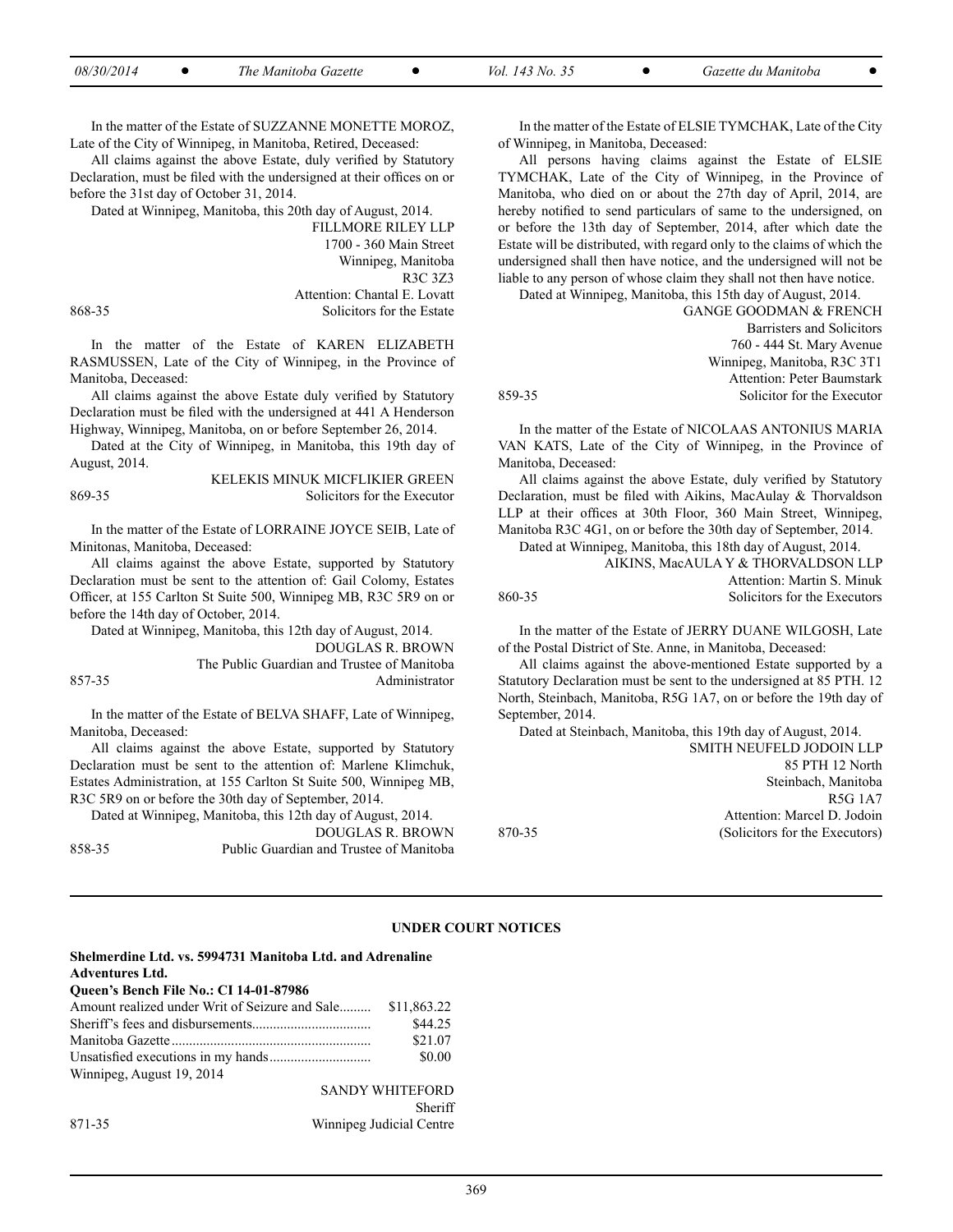| <i>08/30/2014</i> |  | The Manitoba Gazette |  | Vol. 143 No. 35 |  | Gazette du Manitoba |  |
|-------------------|--|----------------------|--|-----------------|--|---------------------|--|
|-------------------|--|----------------------|--|-----------------|--|---------------------|--|

### **UNDER THE GARAGE KEEPERS ACT**

Notice is hereby given that in order to satisfy outstanding accounts owing to Kitson's Service Station Ltd. for towing, storage, &/or services rendered there will be an auction sale by Ron Moffit of Central Auction on Saturday, September 13th, 2014, at 10:00am at Kitson's Service Station Ltd., 2539 Saskatchewan Avenue West, Portage la Prairie, Manitoba, R1N 3C2 (Hwy. 1A West across from McDonald's Restaurant). All vehicles are sold as is where is with no Guarantee as to year or condition.

| <u>Year</u> | <u>Make</u>      | Model                 | Serial#           |
|-------------|------------------|-----------------------|-------------------|
| 1999        | <b>NISSAN</b>    | <b>PATHFINDER</b>     | JN8AR05Y1XW295386 |
| 2002        | <b>DODGE</b>     | <b>CARAVAN</b>        | 1B4GP25R02B643269 |
| 2006        | <b>PONTIAC</b>   | <b>GRAND PRIX</b>     | 2G2WP552661137801 |
| 2005        | <b>PONTIAC</b>   | G6                    | 1G2ZG528354123962 |
| 1999        | <b>PONTIAC</b>   | <b>GRAND PRIX</b>     | 1G2WP52K7XF307453 |
| 1997        | <b>PONTIAC</b>   | <b>SUNFIRE</b>        | 1G2JB1248V7567533 |
| 1997        | <b>JEEP</b>      | <b>GRAND CHEROKEE</b> | 1J4GZ58S6VC534420 |
| 2006        | <b>POLARIS</b>   | <b>PREDATOR</b>       | RF3KA09C06T052365 |
| 1999        | <b>OLDS</b>      | <b>ALERO</b>          | 1G3NL52E5XC384966 |
| 1982        | YAMAHA           | <b>SECA 750</b>       | 5H2101128         |
| 1987        | <b>DODGE</b>     | <b>DAKOTA</b>         | 1B7GN14M7HS518061 |
| 1998        | <b>TOYOTA</b>    | <b>COROLLA</b>        | 2T1BR12E0WC726422 |
| 1998        | <b>MAZDA</b>     | MX3 PRECIDIA          | JM1EC434XS0400914 |
| 2003        | <b>OLDS</b>      | <b>SILHOUTTE</b>      | 1GHDX03E43D179025 |
| 2005        | <b>PONTIAC</b>   | <b>GRAND AM</b>       | 1G2NE52E15M237369 |
| 2001        | <b>FORD</b>      | <b>FOCUS</b>          | 1FAFP34391W100064 |
| 1996        | <b>JEEP</b>      | <b>GRAND CHEROKEE</b> | 1J4EZ78S1TC140145 |
| 2003        | <b>CHEVROLET</b> | <b>MONTE CARLO</b>    | 2G1WX12K839443395 |
| 1998        | <b>TOYOTA</b>    | RAV4                  | JT3HP10V5W7084532 |
| 1999        | <b>CADILLAC</b>  | <b>STS</b>            | 1G6KY5497XU905932 |
| 1998        | <b>DODGE</b>     | <b>DAKOTA</b>         | 1B7GL22X9WS637235 |
| 1990        | <b>OLDS</b>      | 98 REGENCY BROUGHAM   | 1G3CW51C2L4306230 |
| 1999        | <b>FORD</b>      | F <sub>150</sub>      | 2FTRX18W9XCA11065 |
| 2001        | <b>FORD</b>      | <b>FOCUS</b>          | 1FAFP38371W260986 |
| 2007        | <b>BAJA</b>      | 90 QUAD               | LE8SGFL2771005245 |
| 2001        | <b>CHEVROLET</b> | <b>IMPALA</b>         | 2G1WH55K519201001 |
| 1994        | <b>PONTIAC</b>   | <b>GRAND PRIX</b>     | 1G2WJ52M7RF239385 |
| 2008        | <b>PONTIAC</b>   | G6                    | 1G2ZG57N684200987 |
| 2000        | <b>PONTIAC</b>   | <b>SUNFIRE</b>        | 1G2JB12T7Y7121367 |
| 2003        | <b>CHEVROLET</b> | <b>CAVALIER</b>       | 1G1JC52FX37277706 |

# 861-35

Notice is hereby given that in order to satisfy outstanding accounts for towing and storage there will be offered for sale by Public Auction on Saturday November 1, 2014 at noon for Tartan Towing at 1425 Brookside Blvd south, Winnipeg, Manitoba. The following vehicles will be sold by Kaye's Auctions. All vehicles are sold as is where is with no Guarantee as to year or condition. Serial Number and Year are only a guide line, "They are not necessarily always correct".

| Year | Make           | Model            | Serial#           |
|------|----------------|------------------|-------------------|
| 1985 | <b>FORD</b>    | F <sub>150</sub> | 2FTEF15H3FCA36890 |
| 2005 | <b>CHEVY</b>   | <b>OPTRA</b>     | KL1JK89Z65K202083 |
| 1999 | <b>FORD</b>    | F <sub>150</sub> | 2FTZF0720XCA36819 |
| 1995 | <b>FORD</b>    | $F-150$          | 2FTEF15Y7SCA06365 |
| 2000 | <b>HYUNDAI</b> | <b>ACCENT</b>    | KMHCG35G2YU018516 |
| 1999 | <b>FORD</b>    | <b>ESCORT</b>    | 1FAFP13POXW121256 |
| 2001 | <b>FORD</b>    | <b>WINDSTAR</b>  | 2FMZA57411BC28787 |
| 2006 | <b>TOYOTA</b>  | <b>MATRIX</b>    | 2T1KR32E76C611621 |
| 2003 | <b>PONTIAC</b> | <b>GRAND AM</b>  | 1G2NF52E83C331166 |
| 2002 | <b>CHEVY</b>   | <b>CAVALIER</b>  | 1G1JC524727374827 |
| 1997 | <b>TOYOTA</b>  | <b>COROLLA</b>   | 2T1BA01E5VC225849 |
| 2000 | CHRYSLER       | NEON             | 1C3ES46CXYD569570 |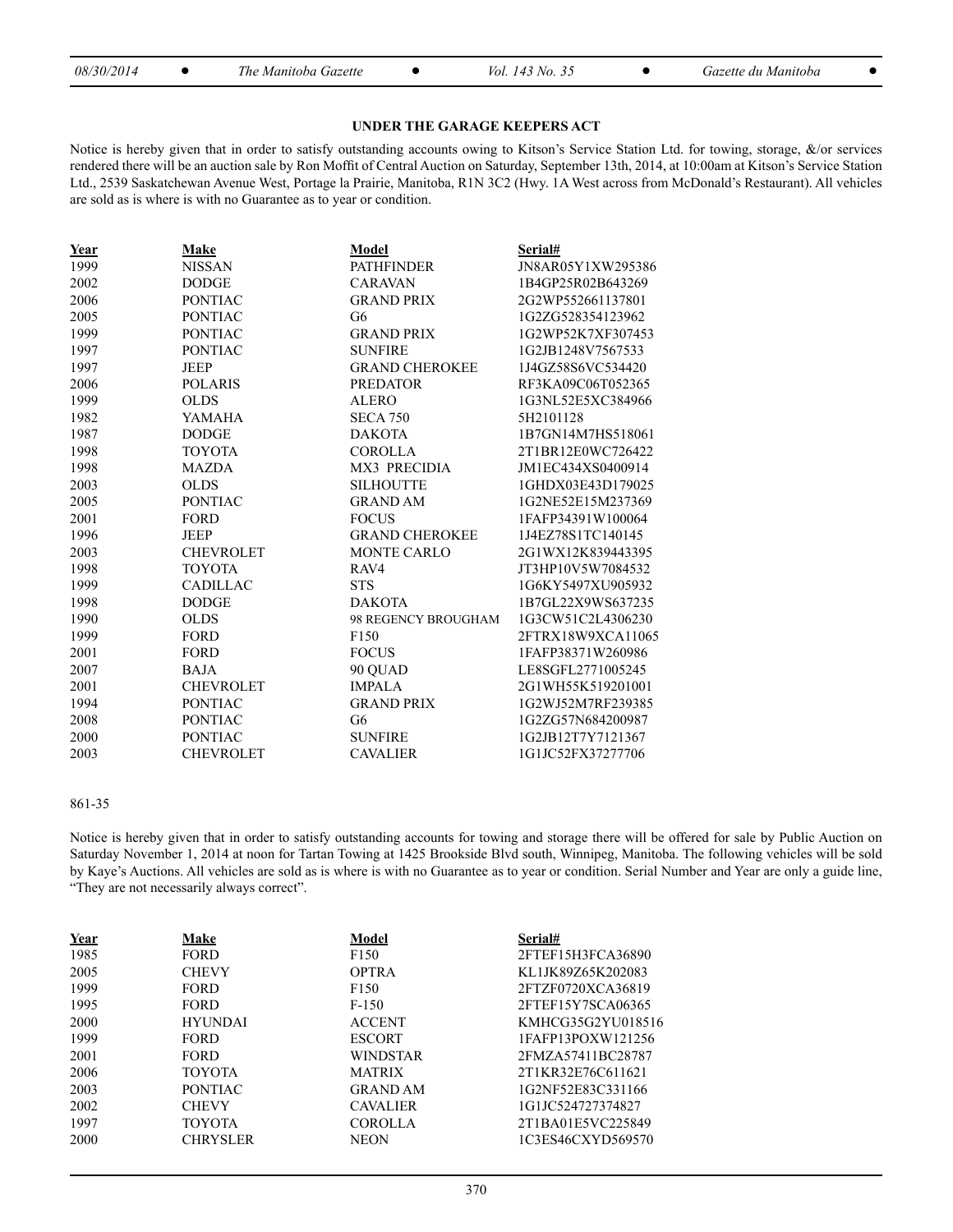| 08/30/2014   | The Manitoba Gazette |                                   | Vol. 143 No. 35<br>$\bullet$           | Gazette du Manitoba | 6 |
|--------------|----------------------|-----------------------------------|----------------------------------------|---------------------|---|
|              |                      |                                   |                                        |                     |   |
| 1984         | <b>BMW</b>           | 325E                              | WBAAB5405E1009717                      |                     |   |
| 1988         | <b>FORD</b>          | <b>TEMPO</b>                      | 1FABP37X7JK261128                      |                     |   |
| 2002         | <b>DODGE</b>         | <b>CARAVAN</b>                    | 1B4GP25R82B598761                      |                     |   |
| 2003         | <b>PONTIAC</b>       | <b>SUNFIRE</b>                    | 1G2JB52F737100366                      |                     |   |
| 2002         | <b>VOLKSWAGEN</b>    | <b>GTI</b>                        | 9BWDE21J624075034                      |                     |   |
| 2001         | <b>PONTIAC</b>       | <b>GRAND PRIX</b>                 | 1G2WP52K31F220866                      |                     |   |
| 2001         | <b>HYUNDAI</b>       | <b>ELANTRA</b>                    | KMHDM45D01U207650                      |                     |   |
| 2005         | <b>CHEVY</b>         | <b>MONTE</b>                      | 2G1WW12E759378104                      |                     |   |
| 1995         | <b>SATURN</b>        | SC <sub>1</sub>                   | 1G8ZF1289SZ265393                      |                     |   |
| 2007         | <b>PONTIAC</b>       | <b>GRAND PRIX</b>                 | 2G2WP552671116626                      |                     |   |
| 2000         | <b>DOGDE</b>         | <b>CARAVAN</b>                    | 2B4GP2437YR725071                      |                     |   |
| 1998         | <b>DODGE</b>         | <b>NEON</b>                       | 1B3ES42Y2WD570109                      |                     |   |
| 1997         | <b>CHEVY</b>         | <b>S10 PICKUP</b>                 | 1GCCS19X0V8192381                      |                     |   |
| 2000         | <b>PONTIAC</b>       | <b>SUNFIRE</b>                    | 3G2JB52T2YS126680                      |                     |   |
| 1997         | <b>OLDSMOBILE</b>    | <b>CUTLASS</b>                    | 1G3WH52M3VF314861                      |                     |   |
| 1999         | <b>CADILLAC</b>      | <b>DEVILLE</b>                    | 1G6KE54Y7VU286262                      |                     |   |
| 2002         | <b>DOGDE</b>         | <b>CARAVAN</b>                    | 1B4GP25R72B690038                      |                     |   |
| 2002         | <b>PONTIAC</b>       | <b>GRAND PRIX</b>                 | 1G2WP52KX2F267071                      |                     |   |
| 2000         | <b>HONDA</b>         | <b>CIVIC</b>                      | 1HGEJ8178YL812042                      |                     |   |
| 2000         | OLDSMOBILE           | <b>INTRIQUE</b>                   | 1G3WS52H4YF113799                      |                     |   |
| 2004         | <b>CRYSLER</b>       | <b>SEBRING</b>                    | 1C3EL56R44N392266                      |                     |   |
| 2004         | <b>CHEVROLET</b>     | <b>EPICA</b>                      | KL1VM52L34B137157                      |                     |   |
| 1998         | <b>DODGE</b>         | <b>DAKOTA</b>                     | 1B7GL22Y0WS652182                      |                     |   |
| 2001         | <b>DODGE</b>         | <b>DURANGO</b><br><b>WINDSTER</b> | 1B4HS28N61F533121                      |                     |   |
| 2002         | <b>FORD</b>          | <b>CHEROKEE</b>                   | 2FMZA57492BA94032                      |                     |   |
| 2000<br>1997 | JEEP<br><b>HONDA</b> | <b>ACCORD</b>                     | 1J4GW58N2YC176286<br>1HGCD5519VA811508 |                     |   |
| 1998         | <b>PONTIAC</b>       | <b>SUNFIRE</b>                    | 1G2JD12T7W7571074                      |                     |   |
| 2001         | <b>CHRYSLER</b>      | <b>SEBRING</b>                    | 1C3EL46X81N547969                      |                     |   |
| 2003         | <b>OLDSMOBILE</b>    | <b>ALERO</b>                      | 1G3NK52F33C201716                      |                     |   |
| 2006         | <b>PONTIAC</b>       | G <sub>6</sub>                    | 1G2ZF55BX64219874                      |                     |   |
| 1999         | <b>BUICK</b>         | <b>CENTURY</b>                    | 2G4WS52M7X1517825                      |                     |   |
| 1997         | <b>HONDA</b>         | <b>ACCORD</b>                     | 1HGCD5609VA807481                      |                     |   |
| 2003         | <b>CHEVY</b>         | <b>CAVALIER</b>                   | 1G1JC52F937123097                      |                     |   |
| 2003         | <b>SATURN</b>        | <b>VUE</b>                        | 5GZCZ33D23S871735                      |                     |   |
| 2000         | <b>PONTIAC</b>       | <b>GRAND PRIX</b>                 | 1G2WP12K1YF344041                      |                     |   |
| 2001         | <b>GMC</b>           | <b>JIMMY</b>                      | 1GKCT18W31K237174                      |                     |   |
| 2003         | <b>PONTIAC</b>       | <b>MONTANA</b>                    | 1GMDX03E63D298843                      |                     |   |
| 2005         | <b>BUICK</b>         | <b>CENTURY</b>                    | 2G4WS52J251185957                      |                     |   |
| 2001         | <b>CHRYSLER</b>      | <b>NEON</b>                       | 1C3ES46C71D197059                      |                     |   |
| 2001         | <b>OLDSMOBILE</b>    | <b>SILHOUETTE</b>                 | 1GHDX13E71D131053                      |                     |   |
| 1987         | <b>PLYMOUTH</b>      | <b>GRAN FURY</b>                  | 1P3BB26P6HW130876                      |                     |   |
| 2000         | MAZDA                | PROTÉGÉ                           | JM1BJ221XY0249988                      |                     |   |
| 2003         | <b>PONTIAC</b>       | <b>GRAND</b>                      | 1G2WK52J73F148899                      |                     |   |
| 1998         | <b>DODGE</b>         | <b>CARAVAN</b>                    | 2B4FP2537WR552210                      |                     |   |
| 2004         | <b>KAWASAKI</b>      | <b>NINJA</b>                      | JKAEXMF104DA02870                      |                     |   |
| 1990         | <b>FORD</b>          | <b>RANGER</b>                     | 1FTCR14X5LPB46535                      |                     |   |
| 1999         | <b>SATURN</b>        | SC <sub>1</sub>                   | 1G8ZE1286XZ150387                      |                     |   |
| 2003         | <b>PONTIAC</b>       | <b>GRAND AM</b>                   | 1G2NW52EX3C326244                      |                     |   |
| 2006         | <b>DODGE</b>         | <b>CARAVAN</b>                    | 1D4GP24R26B707583                      |                     |   |
| 2006         | <b>PONTIAC</b>       | G <sub>6</sub>                    | 1G2ZH558X64271262                      |                     |   |
| 2002         | <b>CHVEROLET</b>     | <b>VENURE</b>                     | 1GNDX03E32D293500                      |                     |   |
| 2005         | <b>CHEVY</b>         | <b>CAVALIER</b>                   | 1G1JC52F257178669                      |                     |   |
| 2001         | <b>SUBARU</b>        | <b>FORESTER</b>                   | JF1SF63581G745739                      |                     |   |
| 2003         | <b>CHEVY</b>         | SILVERADO 1500                    | 2GCEK19V131403157                      |                     |   |
| 2010         | <b>CHEVY</b>         | <b>COBALT</b>                     | 1G1AD5F54A7200275                      |                     |   |
| 2003         | <b>CHEVY</b>         | <b>CAVALIER</b>                   | 3G1JC12F73S139177                      |                     |   |
| 2001         | <b>PONTIAC</b>       | <b>MONTANA MINI VAN</b>           | 1GMDU03E21D252495                      |                     |   |
| 2003         | <b>NISSAN</b>        | <b>MAXIMA</b>                     | JN1DA31A23T436815                      |                     |   |
| 2002         | <b>VOLKSWAGEN</b>    | <b>JETTA</b>                      | 3VWTH69M22M143737                      |                     |   |
| 2008         | <b>HONDA</b>         | <b>CIVIC</b>                      | 2HGFG12378H014554                      |                     |   |
| 2009         | <b>CHEVY</b>         | <b>MALIBU</b>                     | 1G1ZH57B99F184099                      |                     |   |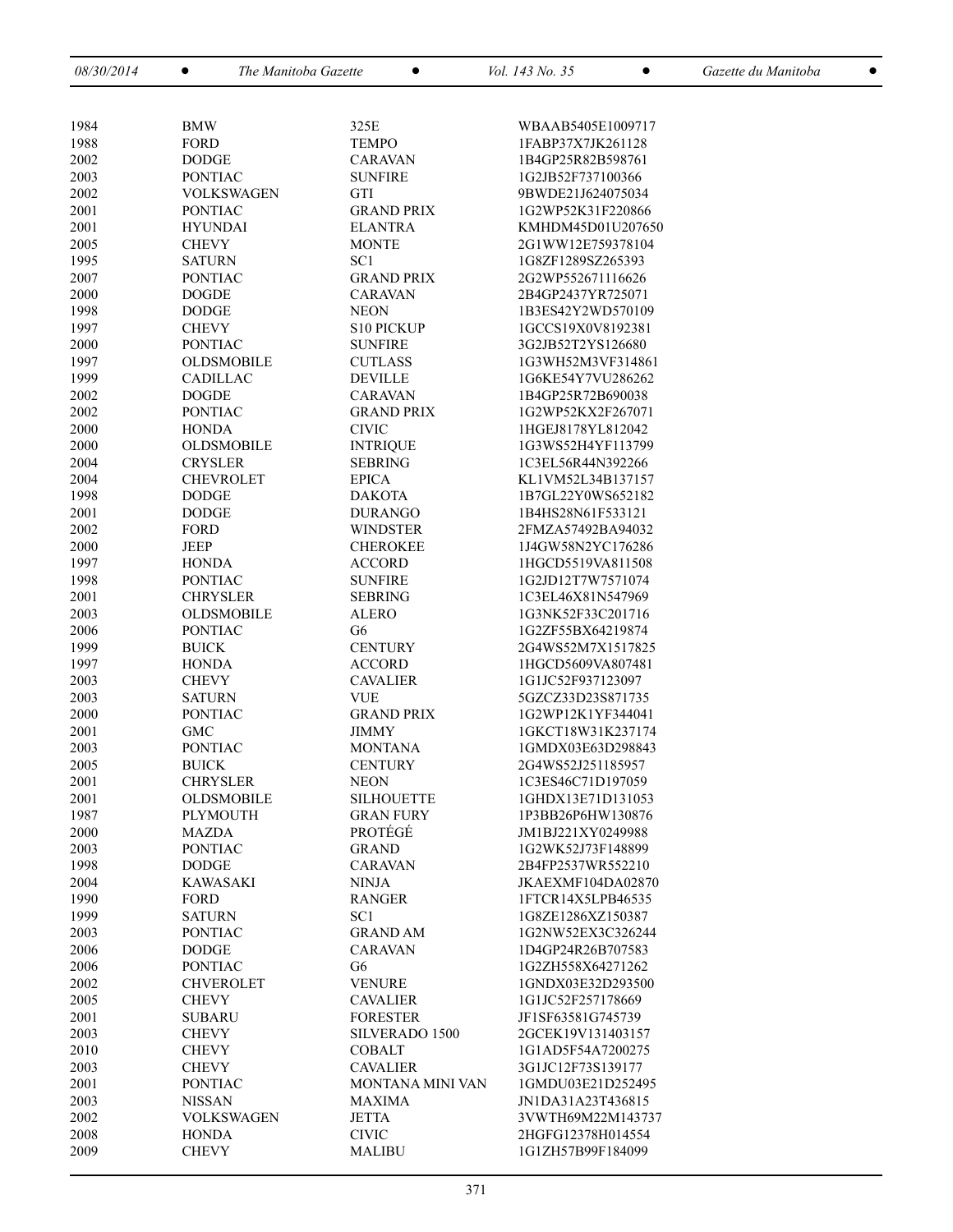| 08/30/2014   | The Manitoba Gazette |                            | Vol. 143 No. 35<br>$\bullet$ | Gazette du Manitoba |  |
|--------------|----------------------|----------------------------|------------------------------|---------------------|--|
|              |                      |                            |                              |                     |  |
| 2008         | <b>NISSAN</b>        | <b>VERSA</b>               | 3N1BC11E48L437212            |                     |  |
| 2008         | <b>TOYOTA</b>        | <b>YARIS</b>               | JTDKT923285142425            |                     |  |
| 2011         | <b>FORD</b>          | F150                       | 1FTFW1EFXBFC14909            |                     |  |
| 2012         | <b>SUZUKI</b>        | SX4                        | JS2YC5A33C6301742            |                     |  |
| 2007         | <b>PONTIAC</b>       | G <sub>6</sub>             | 1G2ZG58B274228899            |                     |  |
| 2007         | <b>MAZDA</b>         | 3                          | JM1BK32F571718122            |                     |  |
| 1996         | <b>NISSAN</b>        | <b>MAXIMA</b>              | JN1CA21D6TT106028            |                     |  |
| 1998         | <b>PLYMOUTH</b>      | <b>VOGAGER</b>             | 2P4FP2532WR553439            |                     |  |
| 1995         | <b>PONTIAC</b>       | <b>SUNFIRE</b>             | 3G2JB1244SS847916            |                     |  |
| 2001         | <b>PONTIAC</b>       | <b>AZTECK</b>              | 3G7DA03E81S523345            |                     |  |
| 2003         | <b>CHEVY</b>         | <b>CAVALIER</b>            | 3G1JC12F73S113971            |                     |  |
| 2003         | <b>NORTHSTAR</b>     | <b>DEVILLE</b>             | 1G6KD54Y634112294            |                     |  |
| 2006         | <b>PONTIAC</b>       | <b>MONTANA</b>             | 1GMDV23L96D164994            |                     |  |
| 2004         | <b>PONTIAC</b>       | <b>MONTANA</b>             | 1GMDU03E04D210167            |                     |  |
| 2007         | <b>FORD</b>          | <b>FOCUS</b>               | 1FAFP34N87W318832            |                     |  |
| 2003         | <b>DODGE</b>         | <b>SX 20</b>               | 1B3ES56C33D131968            |                     |  |
| 1992         | <b>PONTIAC</b>       | <b>BONNEVILLE</b>          | 1G2HX53L3N1204671            |                     |  |
| 1995         | <b>BUICK</b>         | <b>LESABRE</b>             | 1G4HP52L7SH508288            |                     |  |
| 1997         | <b>CHEVY</b>         | <b>CAVALIER</b>            | 1G1JF12T8V7283495            |                     |  |
| 1997         | <b>DODGE</b>         | <b>SATURN</b>              | 1B3EJ46X0VN694585            |                     |  |
| 1997         | <b>GMC</b>           | <b>SAFARI</b>              | 1GKDM19W9VB548890            |                     |  |
| 1997         | <b>DODGE</b>         | <b>DAKOTA</b>              | 1B7GG23Y7VS248040            |                     |  |
| 1994         | <b>ACURA</b>         | <b>INTEGRA</b>             | JH4DC4456RS803871            |                     |  |
| 1999         | <b>PLYMOUTH</b>      | <b>NEON</b>                | 1P3ES47CXXD167895            |                     |  |
| 1992         | <b>CHEVERLOT</b>     | <b>LUMINA</b>              | 2G1WN51T1N9119909            |                     |  |
| 2009         | <b>SMART</b>         | <b>FORTWO PURE/PASSION</b> | WMEEJ31X89K291026            |                     |  |
| 2001         | QX4                  | <b>INIFNITI</b>            | JNRDR07Y81W100557            |                     |  |
| 1997         | <b>CHEVERLOT</b>     | <b>BLAZER</b>              | 1GNDT13W1V2220314            |                     |  |
|              | <b>CADELAC</b>       | <b>ELDORADO</b>            | 1G6AL5785EE623664            |                     |  |
| 1984<br>1996 | <b>CHEVERLOT</b>     | <b>CAVALIER</b>            | 1G1JC1241T7252040            |                     |  |
| 1998         | <b>PONTIAC</b>       | <b>GRAND AM</b>            | 1G2NE52M7WM506466            |                     |  |
|              | <b>FORD</b>          | <b>ESCAPE LIMITED</b>      | 1FMCU94103KE12674            |                     |  |
| 2003         |                      |                            |                              |                     |  |
| 2003         | <b>HONDA</b>         | <b>CIVIC</b>               | 2HGES156X3H925860            |                     |  |
| 2000         | <b>SATURN</b>        | LS1                        | 1G8JU52F4YY660136            |                     |  |
| 2005         | <b>PONTIAC</b>       | <b>PURSUIT</b>             | 1G2AJ52F557522237            |                     |  |
| 1997         | <b>SATURN</b>        | SW <sub>2</sub>            | 1G8ZJ8278VZ300878            |                     |  |
| 1999         | <b>HONDA</b>         | <b>ACCORD</b>              | 1HGCG5642XA010437            |                     |  |
| 2004         | <b>PONTIAC</b>       | <b>GRAND AM</b>            | 1G2NF52EX4C231913            |                     |  |
| 1995         | <b>PONTIAC</b>       | <b>GRAND AM</b>            | 1G2NW13M6SC758214            |                     |  |
| 1998         | <b>PONTIAC</b>       | <b>GRAND PRE</b>           | 1G2WP52K6WF263525            |                     |  |
| 2000         | <b>PONTIAC</b>       | <b>GRAND AM</b>            | 1G2NF52E4YC531629            |                     |  |
| 2002         | <b>DODGE</b>         | NEON                       | 1C3ES46C02D601692            |                     |  |
| 2003         | <b>OLDSMOBILE</b>    | <b>ALERO</b>               | 1G3NL52E93C237852            |                     |  |
| 2001         | <b>FORD</b>          | <b>WINDSTAR</b>            | 2FMZA55481BC29583            |                     |  |
| 1991         | <b>OLDSMOBILE</b>    | <b>BROUGHAN</b>            | 1G3HY51C7MH330811            |                     |  |
| 2002         | <b>CHEVY</b>         | <b>CAVALIER</b>            | 3G1JC12492S122832            |                     |  |
| 1996         | <b>PONTIAC</b>       | <b>SUNFIRE</b>             | 1G2JB5249T7520189            |                     |  |
|              |                      |                            |                              |                     |  |

## 862-35

Notice is hereby given that in order to satisfy outstanding accounts for towing and storage there will be offered for sale by Public Auction on Saturday November 1, 2014 at 12.00 noon for Champion Towing Ltd at 1425 Brookside Blvd south, Winnipeg, Manitoba. The following vehicles will be sold by Kaye's Auctions. All vehicles are sold as is where is with no Guarantee as to year or condition. Serial Number and Year are only a guide line, "They are not necessarily always correct".

| Year | Make           | Model             | Serial#           |
|------|----------------|-------------------|-------------------|
| 2002 | <b>PONTIAC</b> |                   | 1G2WK52J42F245766 |
| 2007 | <b>DODGE</b>   | <b>CHARGER</b>    | 2B3KA43G37H726108 |
| 1990 | GMC            | C <sub>1500</sub> | MBPGSIN4898       |
| 2003 | <b>PONTIAC</b> | <b>MONTANA</b>    | 1GMDV03E93D250875 |
|      |                |                   |                   |